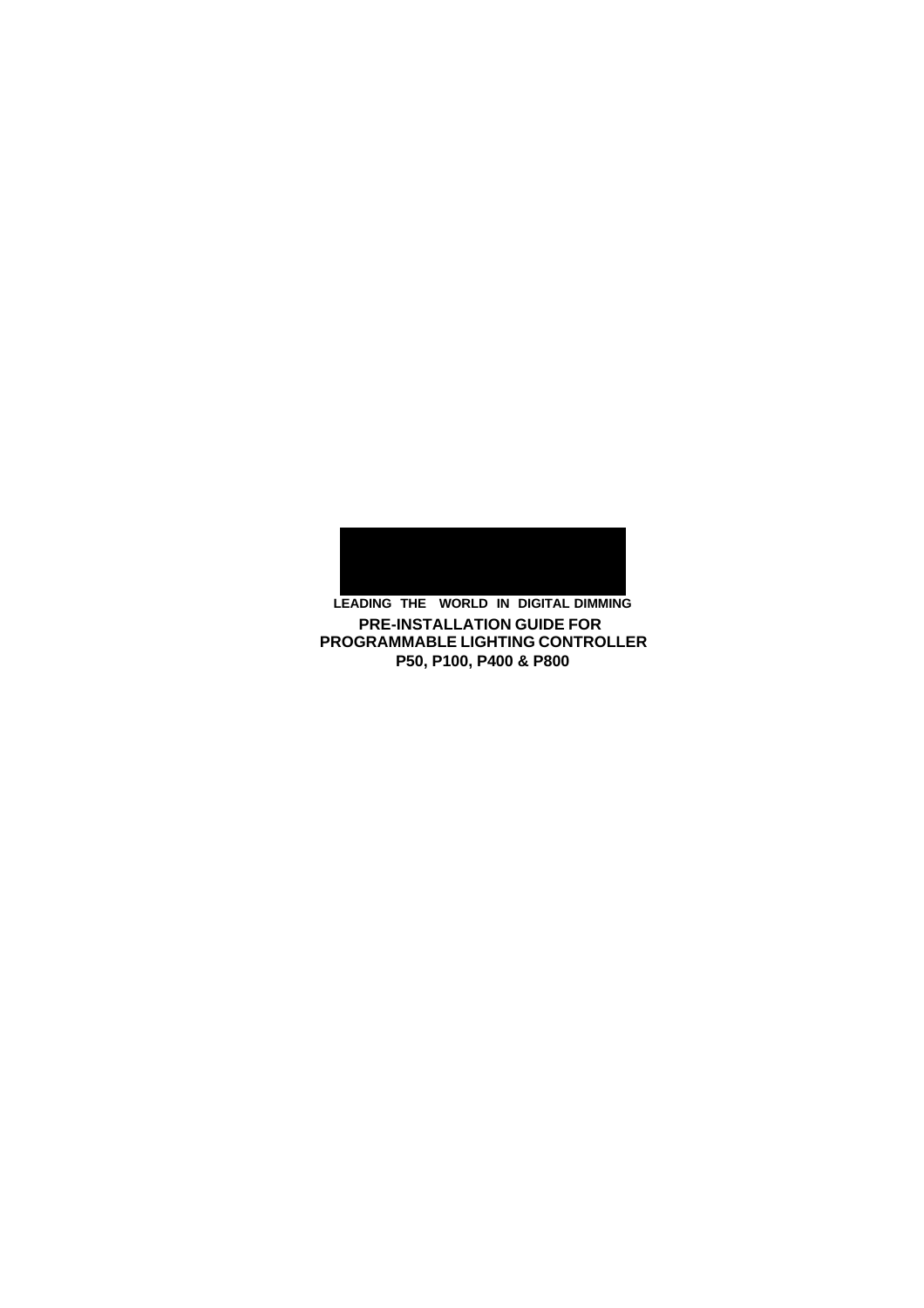#### **USER NOTICE**

 Every effort has been made to ensure that the information in this guide is accurate. Futronix is not responsible for printing or clerical errors. Information in this document is subject to change without notice and does not represent a commitment on the part of Futronix.

Futronix provides this guide "As is" without warranty of any kind, either express or implied, including but not limited to implied warranties or conditions of merchantability or fitness for a particular purpose, In no event shall Futronix be liable for any loss or profits, loss of business, losses arising from the loss of lighting, interruption of business, or for indirect, special, incidental, or consequential damages of any kind, even if Futronix has been advised of the possibility of such damages arising from any defect or error in this guide or any product. Specifications are subject to change without any notice or obligation on the part of the manufacturer.

#### *The following should be observed: These products should be fitted by a qualified electrician*

Copyright 2003 Futronix All Rights Reserved.

**USA Freephone:** 1-8888-033-604 Call for state distributor **Email:** technical@futronix.us

#### **Futronix House**

143 Croydon Road, Caterham Surrey, UK CR3 6PF **Tel**: 01883 373 3333 **Website**: http//www.futronix.info **Technical suppor**t: technical@futronix.info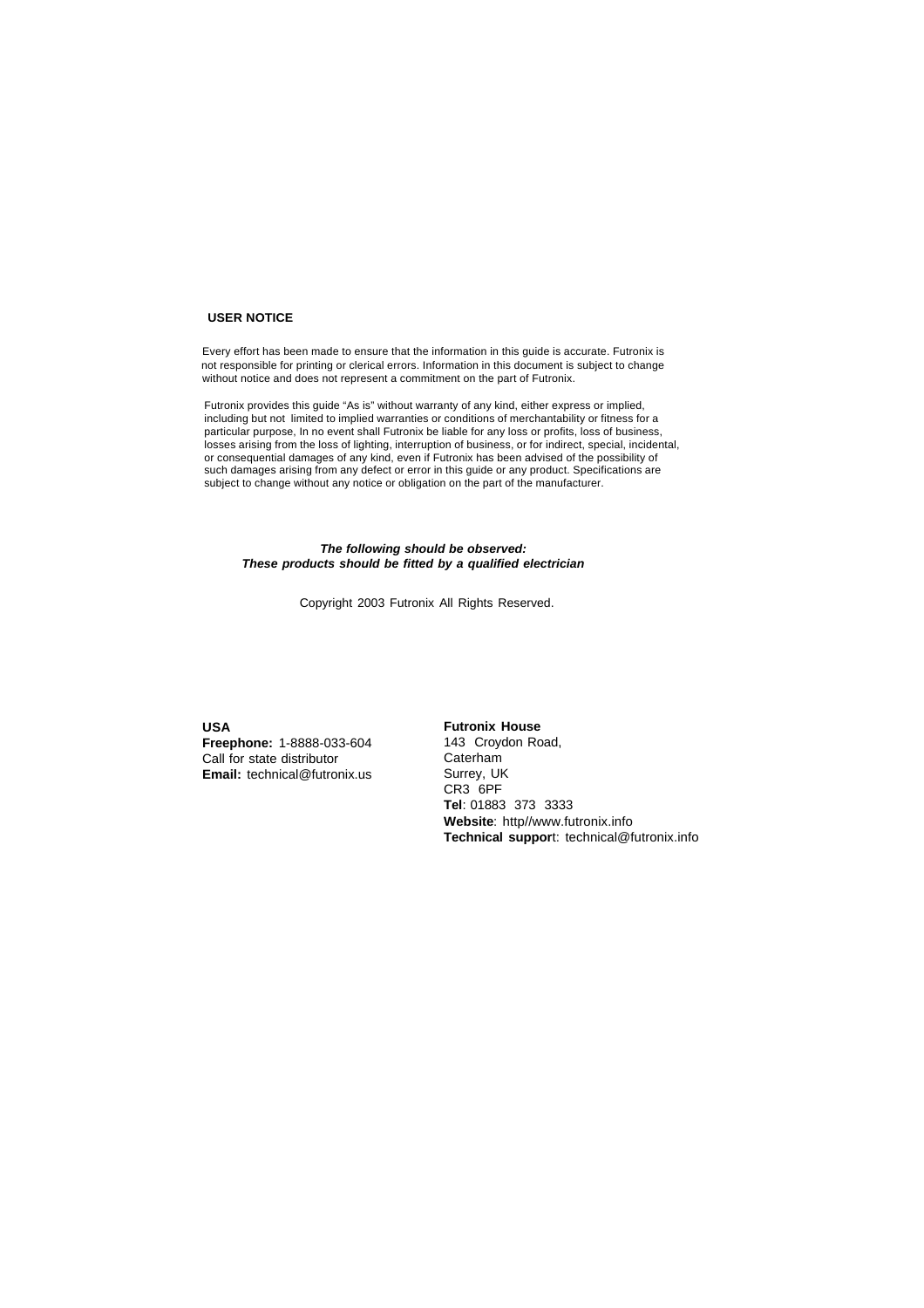#### **PRE-INSTALLATION GUIDE FOR P50, P100, P400 & P800 PROGRAMMABLE LIGHTING CONTROLLERS**

1

This guide is intended for customers/ prospective customers who require pre-instillation information on the Futronix consumer range of digital dimmers.

If you have just purchased a Futronix Digital lighting controller, thank you for your purchase. If you are considering purchasing Futronix, thank you for taking the time to read this guide.

At Futronix we dedicate ourselves to the manufacture of high quality products. Futronix dimmers are designed to be easy to install, flexible and operate reliably for many years.

This range of dimmers feature sophisticated digital dimming, incorporating Futronix's patented dimmer on a chip technology.

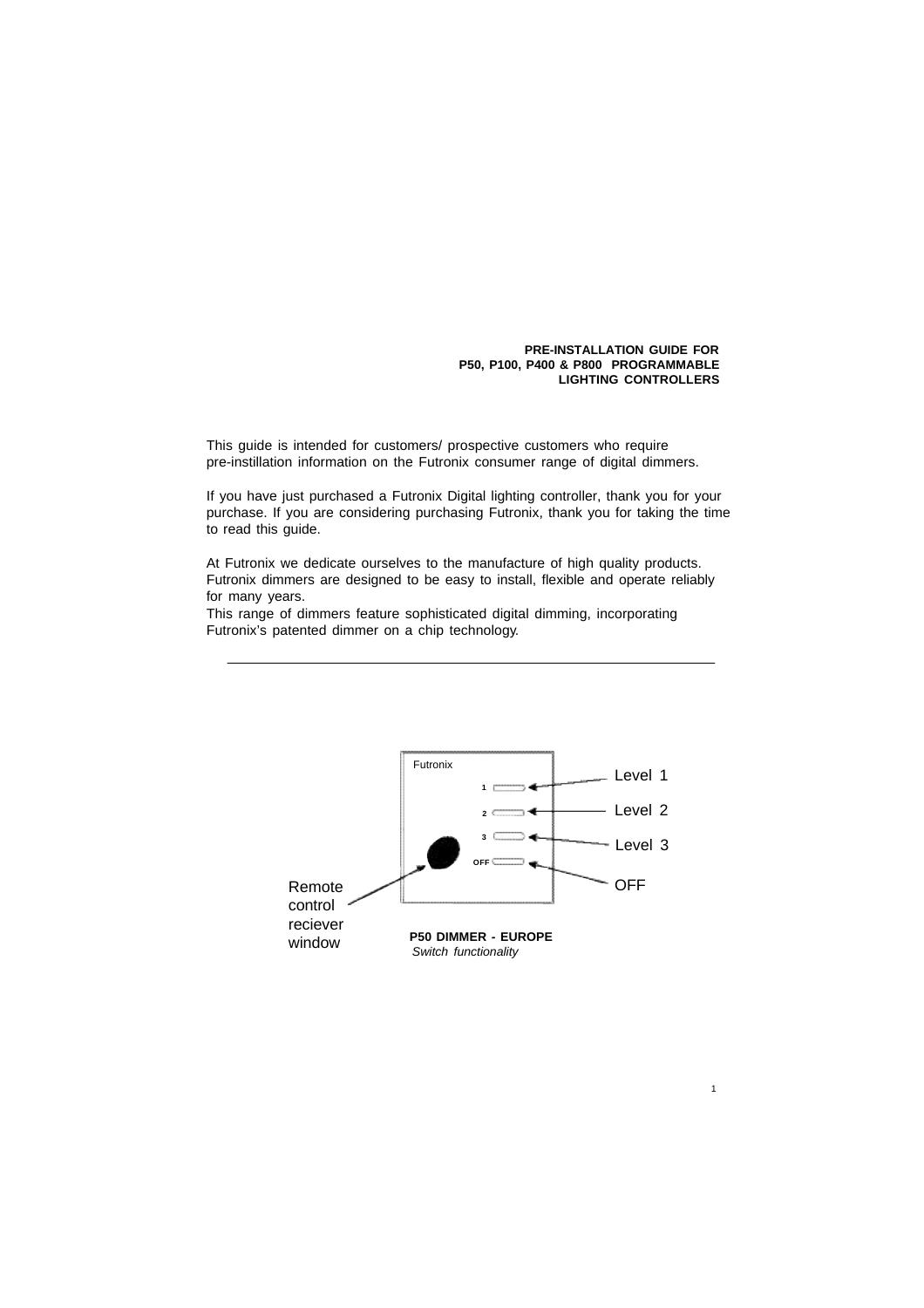# **The P100 DIMMER - USA**

*Switch functionality*

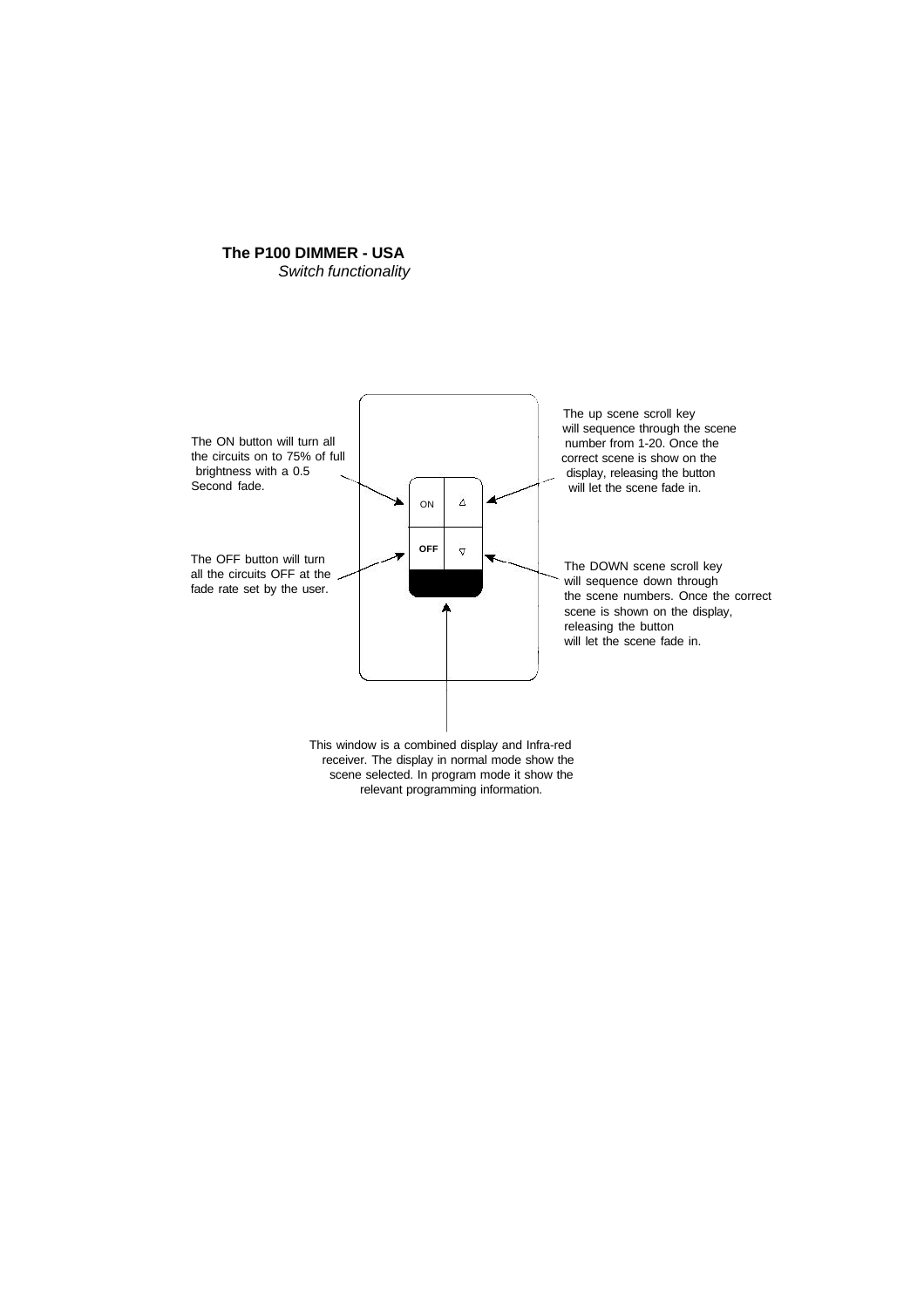



3

This window is a combined display and Infra-red receiver. The display in normal mode shows the scene selected. In program mode it shows the relevant programming information.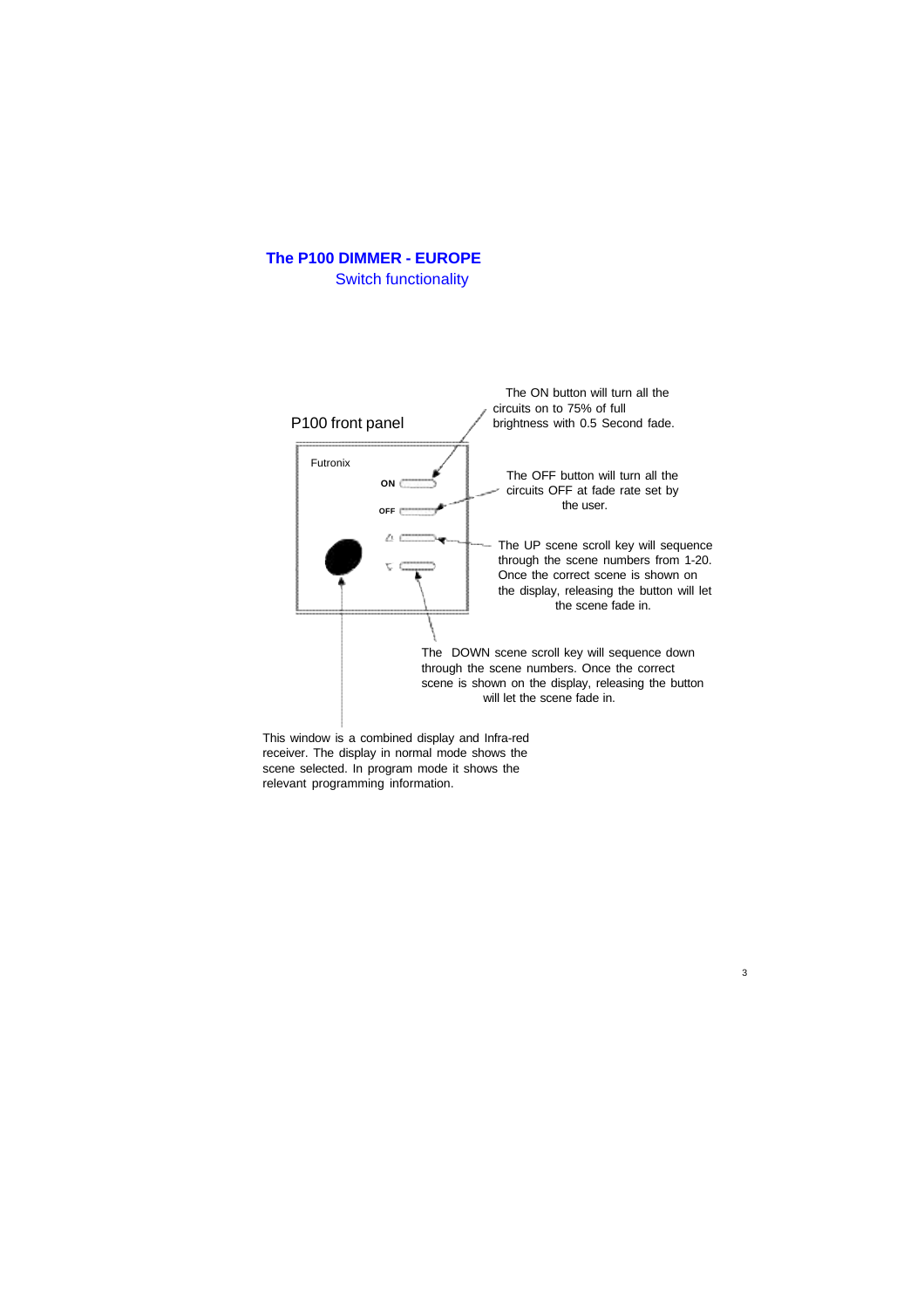## **THE DIFFERENT LIGHT SOURCES THAT CAN BE EITHER DIMMED OR SWITCHED**

## *Diagram 3*



| Lamp<br>Type | <b>TUNGSTEN</b>        | <b>HALOGEN</b> | LOW<br><b>VOLTAGE</b><br>(electronic) | LOW<br><b>VOLTAGE</b><br>(magnetic) | FLUORESCENT FLUORESCENT<br>H <sub>F</sub> | PL | <b>COMPACT</b><br><b>FLUORESCENT</b> |
|--------------|------------------------|----------------|---------------------------------------|-------------------------------------|-------------------------------------------|----|--------------------------------------|
| Key          | π<br><b>CONTRACTOR</b> |                | ij                                    |                                     |                                           |    |                                      |

This table shows which lamp type each picture depicts. *Diagram 4*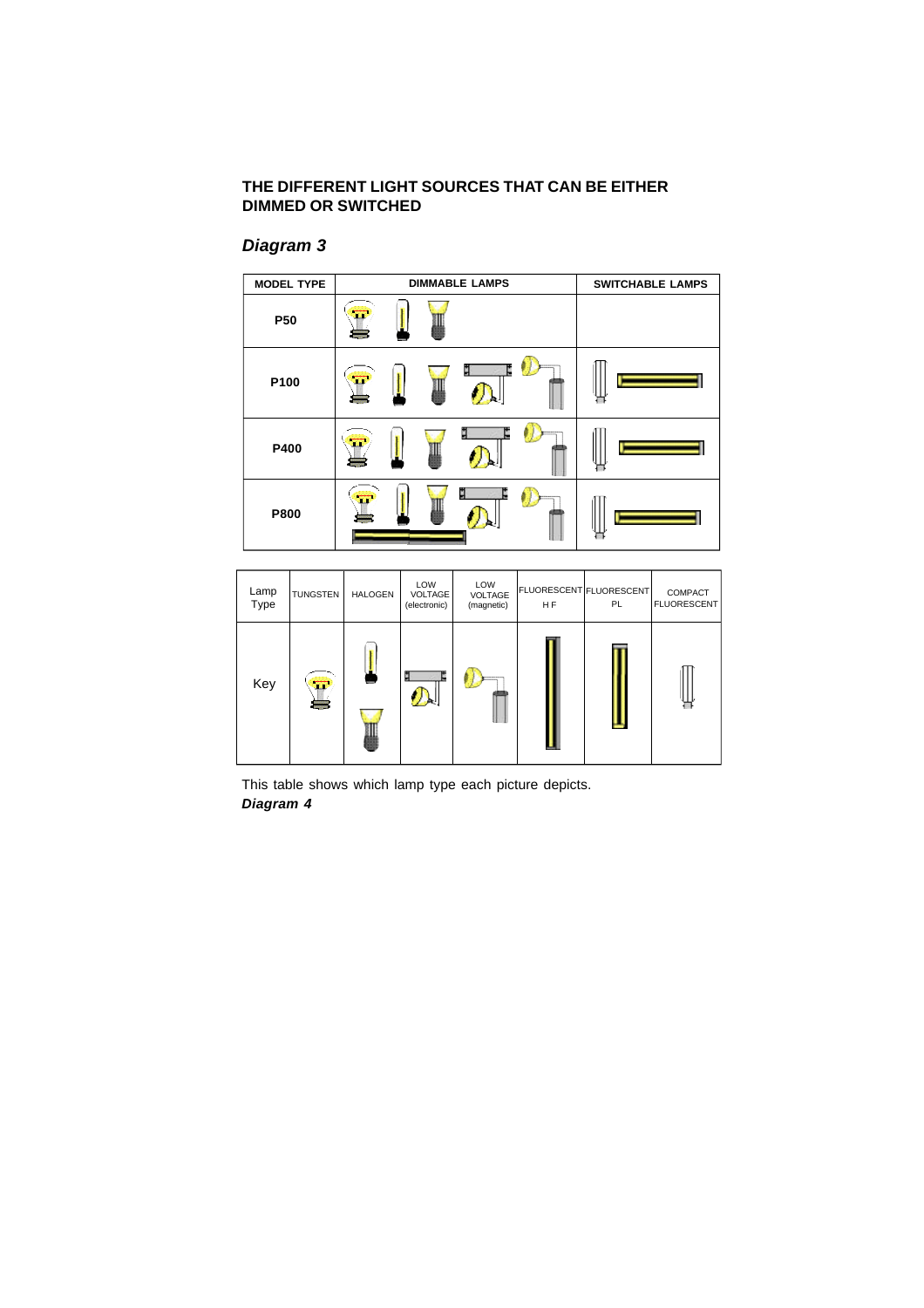## *WHICH DIMMER IS CORRECT FOR YOU?*

The number of lighting circuits should be the same or less than the number of channels on the dimmer. There are no minimum loads on the P100, P400 & P800 range of Futronix dimmers. This means unused channels can be left unconnected.

## *Diagram 5*

| <b>FUTRONIX DIMMER</b> | <b>NUMBER OF CIRCUITS/</b><br><b>CHANNELS</b> |  |  |
|------------------------|-----------------------------------------------|--|--|
| P <sub>50</sub>        |                                               |  |  |
| P <sub>100</sub>       | 2                                             |  |  |
| P400                   |                                               |  |  |
| P800                   | я                                             |  |  |

#### **THE LOAD IN WATTS OF EACH DIMMER MODEL**

Check the wattage of the lamps and how many there will be on a circuit. The load on each circuit should be less than the wattage described for each channel on the dimmer. The **TOTAL** wattage of all the lights should not exceed the **TOTAL LOAD on the dimmer.**

## *Diagram 6*

| <b>FUTRONIX</b><br><b>DIMMER</b> | <b>MINIMUM</b><br>LOAD<br><b>PER CIRCUIT</b><br>In Watts | <b>MAXIMUM LOAD</b><br><b>PER CIRCUIT</b><br>In Watts | <b>TOTAL LOAD</b><br>ON THE<br>DIMMER in Watts |
|----------------------------------|----------------------------------------------------------|-------------------------------------------------------|------------------------------------------------|
| P <sub>50</sub>                  | 20                                                       | 600                                                   | 600                                            |
| P <sub>100</sub>                 | No minimum                                               | 300                                                   | 600                                            |
| P400                             | No minimum                                               | 300                                                   | 1200                                           |
| P800                             | No minimum                                               | 1000<br>(do not exceed the<br>TOTAL load)             | 2000                                           |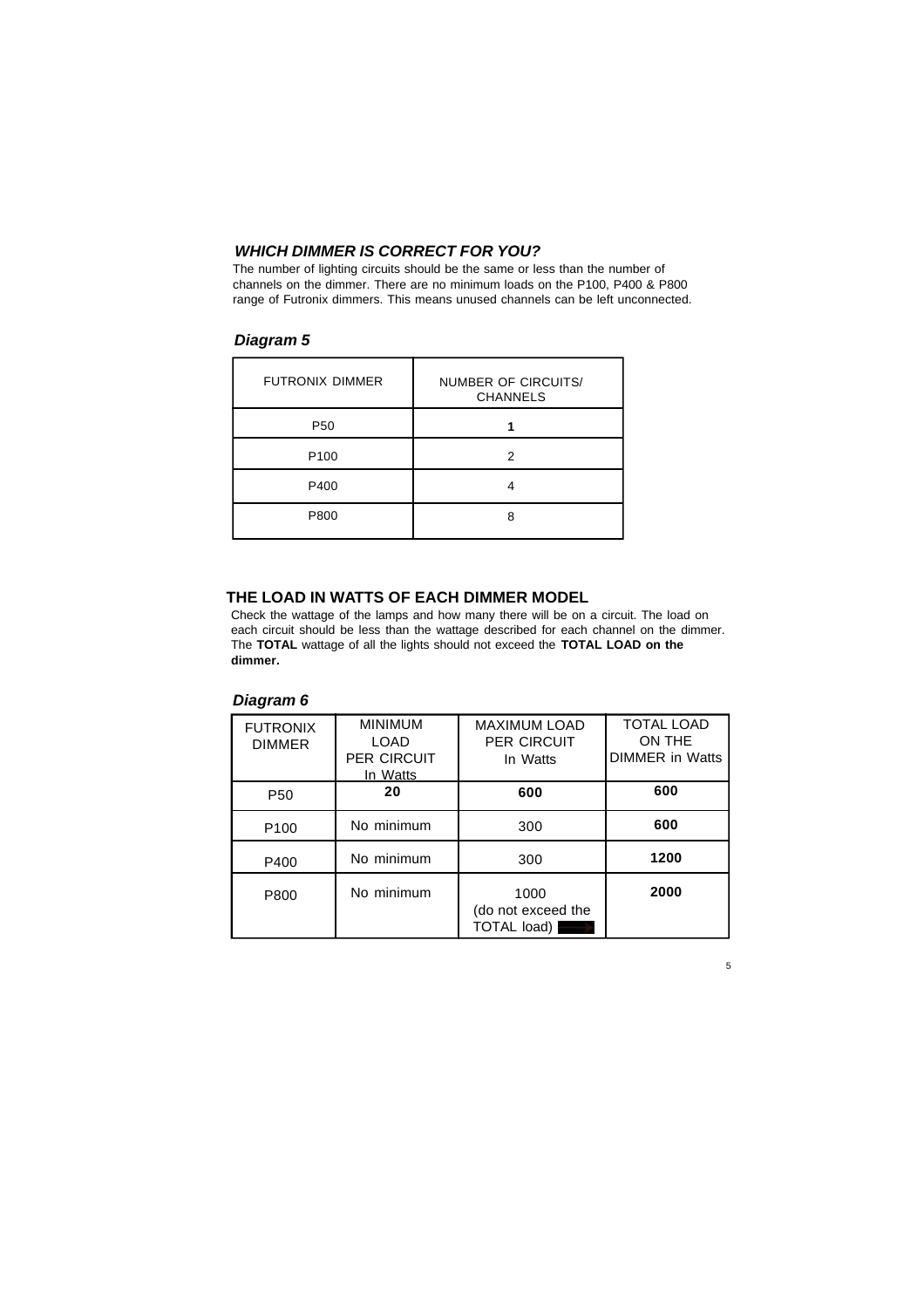#### *WIRING INFORMATION*

The first thing when fitting a scene dimmer is to select the location of where it is to be mounted. This is usually near to an entrance or where an existing light switch or manual dimmer is located.

The next thing to consider is the lighting in the room - do you wish to upgrade it by fitting new lights or additional lighting? New lighting you might consider adding are wall lights, floor-mounted lights and low voltage lighting. All the lighting, new or old, should be wired back to your new dimmer. Correctly done, wiring alterations are considered "fit and forget" and represent a better solution than systems that rely on communications.

#### **NEUTRAL**

The P50 does NOT require a NEUTRAL or special wiring considerations. All the P100-400-800 range dimmers require a live and neutral supply (see diagram). If you are fitting your dimmer in an existing switch position, then there is very likely to be an existing Live supply. However, there may NOT be a neutral supply. If this is the case, then one will need to be fitted. This can be done at the same time as fitting any additional wiring for any new circuits. The preference is to common the light circuit neutrals elsewhere to save space in the dimmer wall box. All wiring should be done prior to fitting the mounting box and doing the plastering.

#### **EARTH**

 All dimmers from this consumer range require an EARTH connection (except P50/ P100 USA and P400 FUTURE) which have plastic front panels. It is the responsibility of the person installing to make sure that the dimmer is adequately EARTHED.



#### **P50**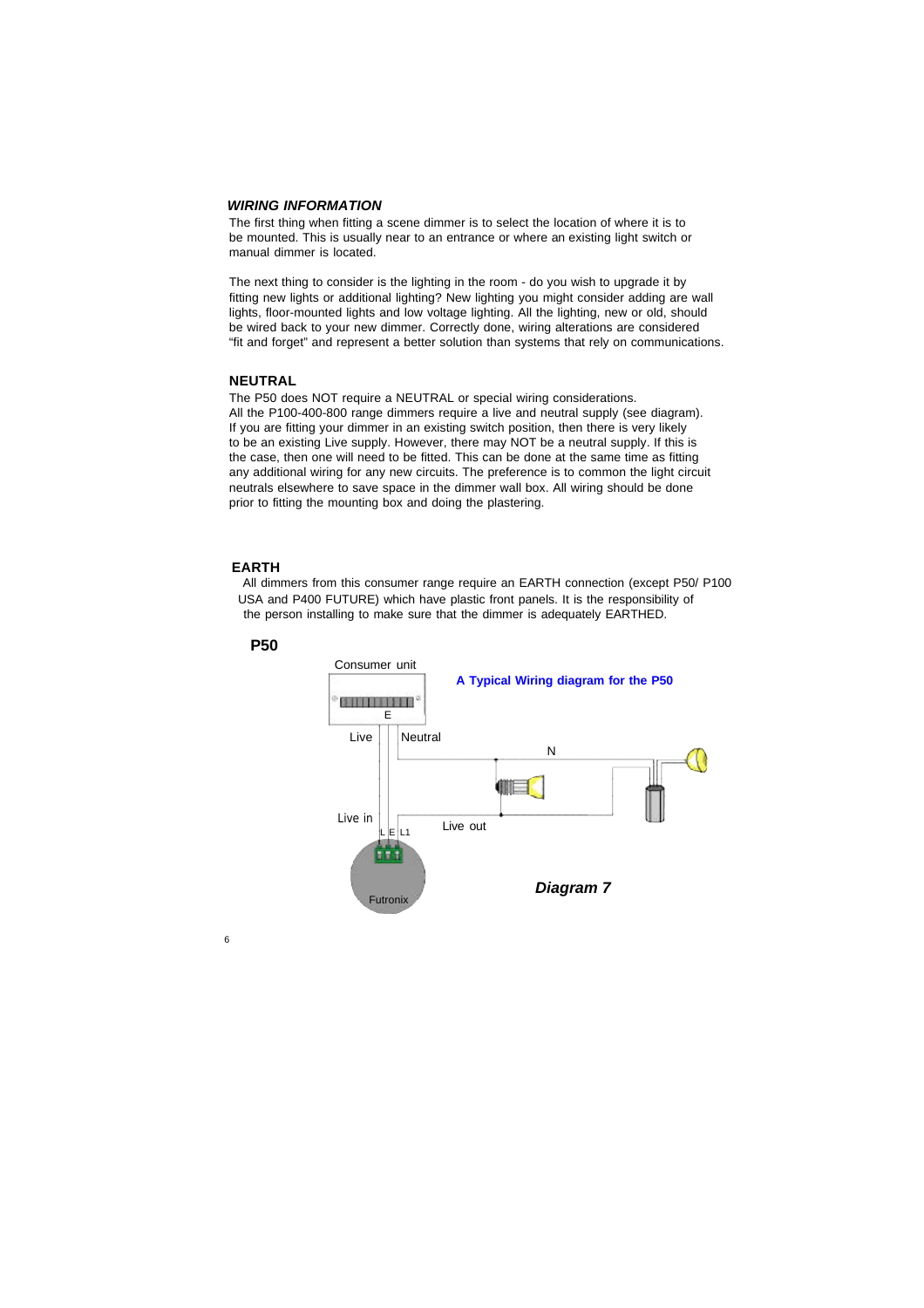# *Diagram 8*



**A Typical Wiring diagram for the P100 USA**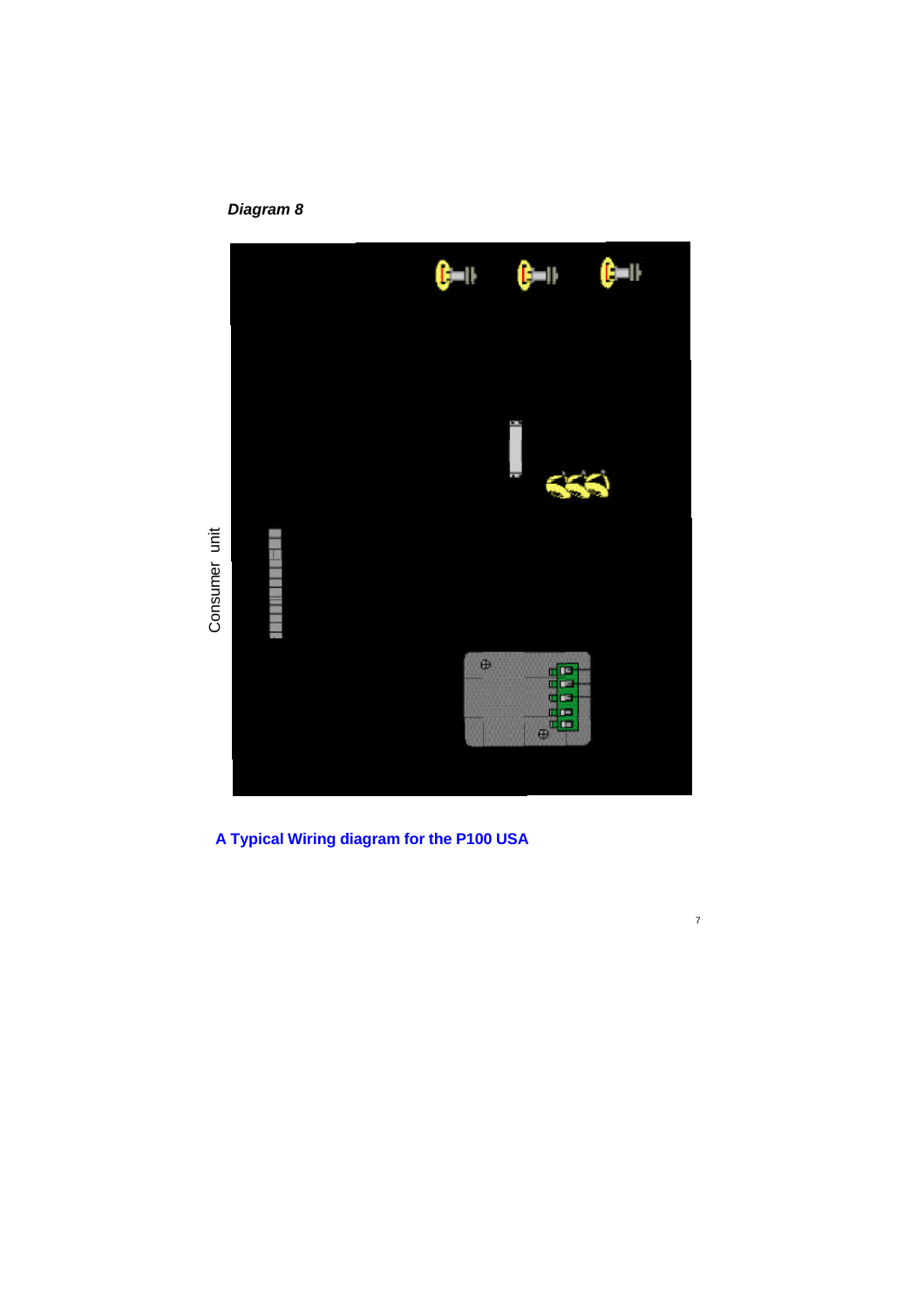*Diagram 9*



**A typical wiring diagram for the P100 EU**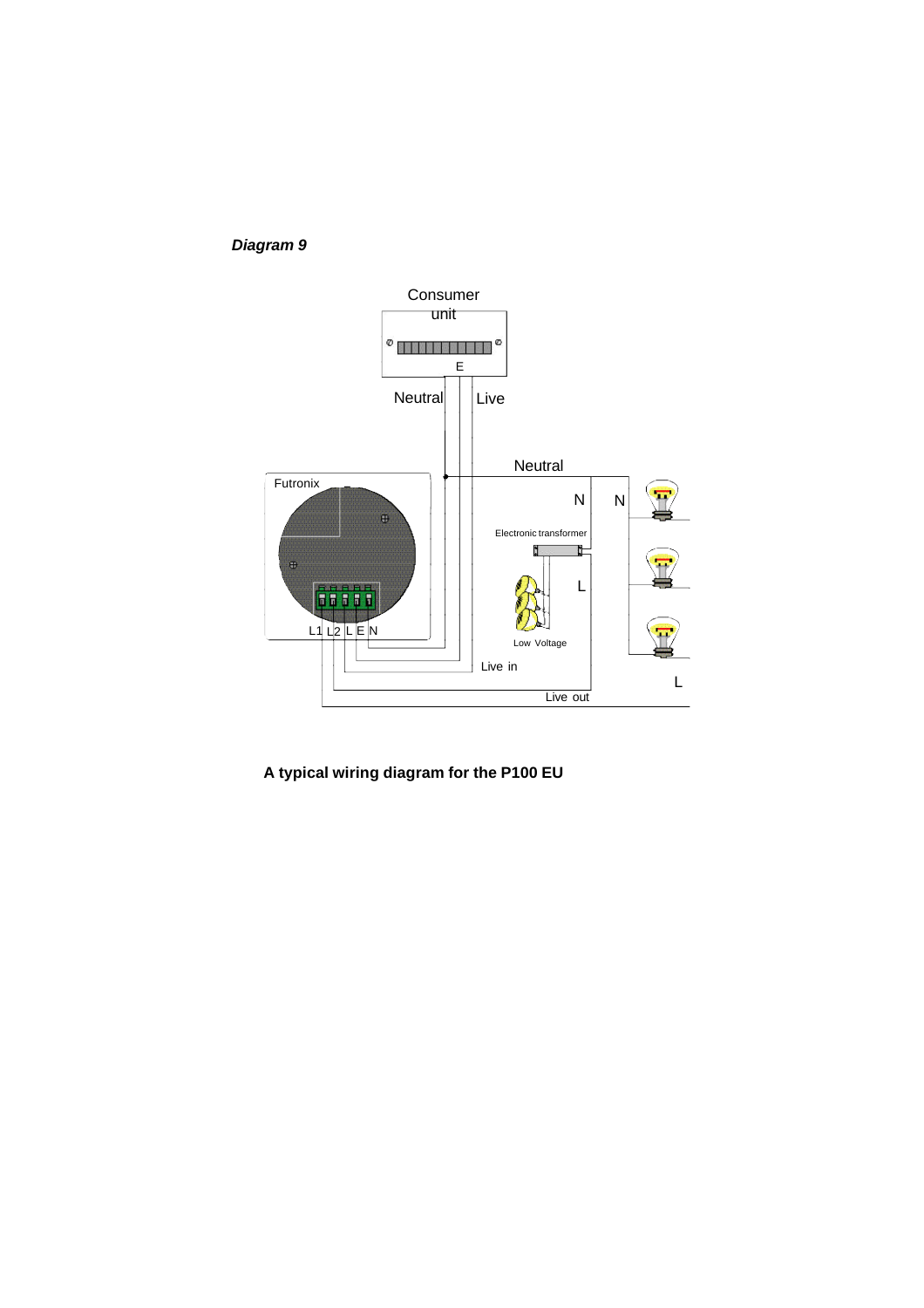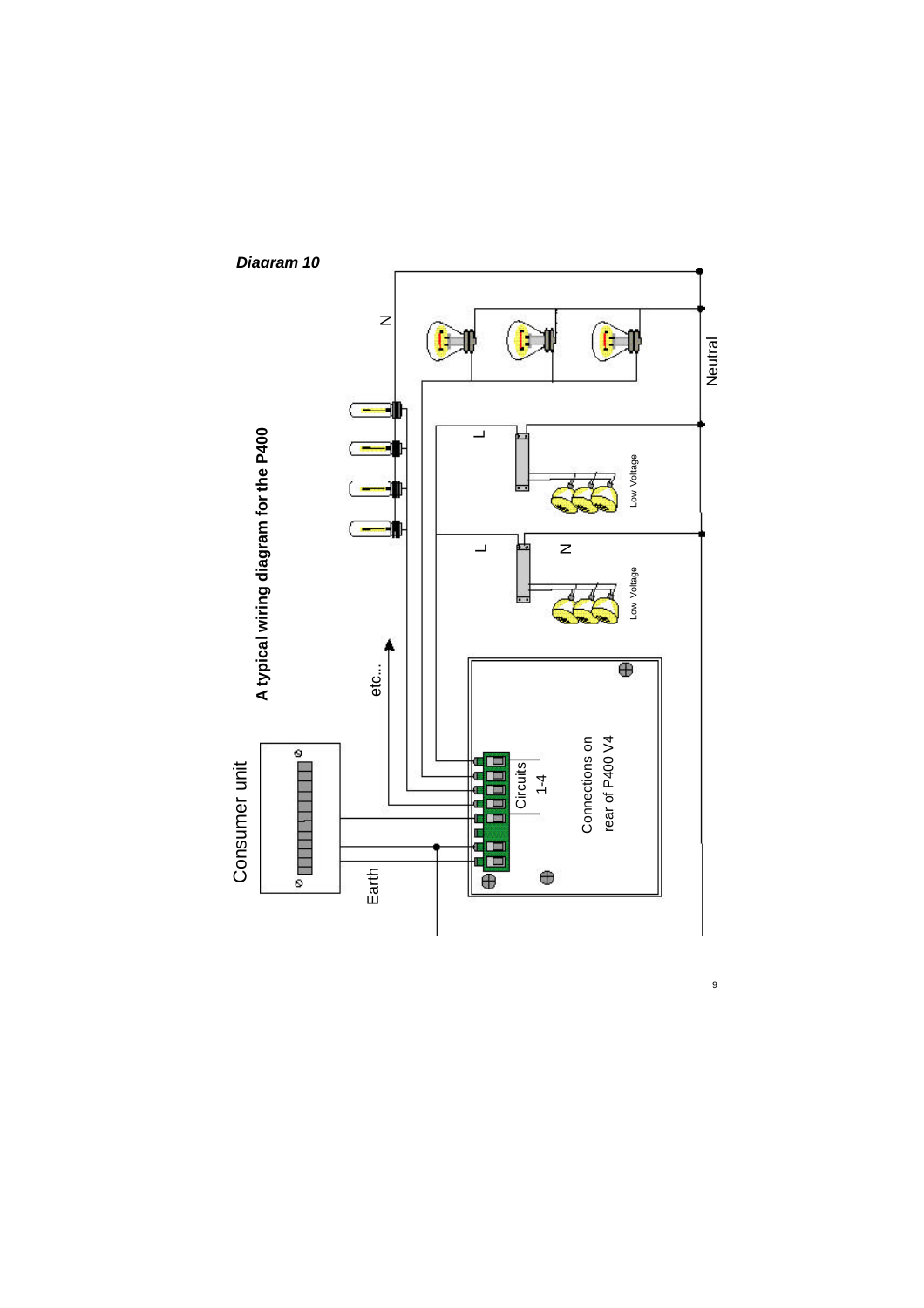*Diagram 11*

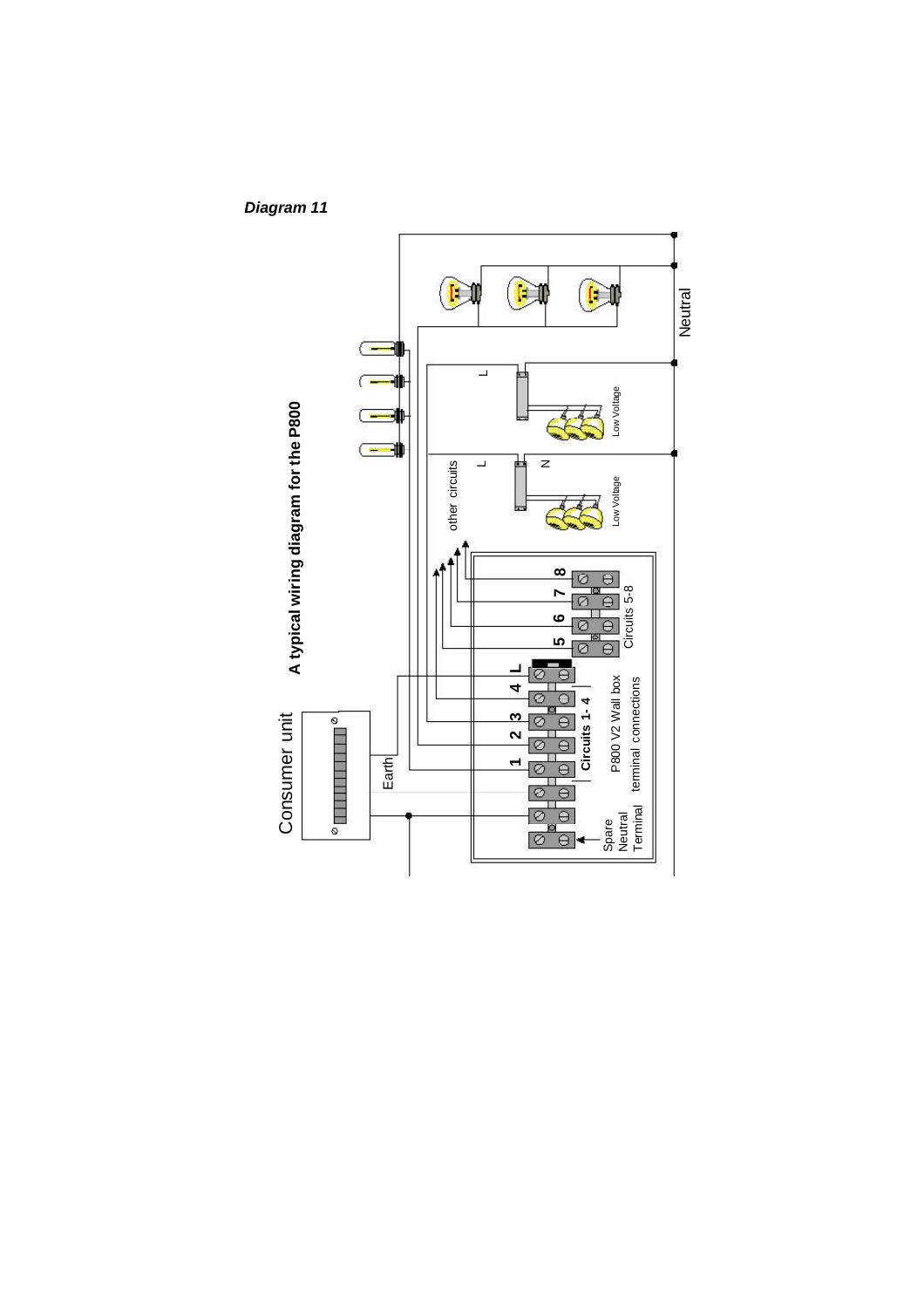## WALL BOX SIZES FOR EACH MODEL

## *Diagram 12*

| <b>FUTRONIX DIMMER</b> | Height | Width | Depth               |
|------------------------|--------|-------|---------------------|
| <b>P100 EU</b>         | 75     | 75    | 47 (Metal)          |
| <b>P100 USA</b>        | 77     | 50    | 60 (Metal/ Plastic) |
| P400 *                 | 88     | 108   | 50 (Plastic)        |
| P800 *                 | 102    | 160   | 65 (Metal)          |

\* Wall box supplied with dimmer, all measurements in mm

## *Diagram 13*